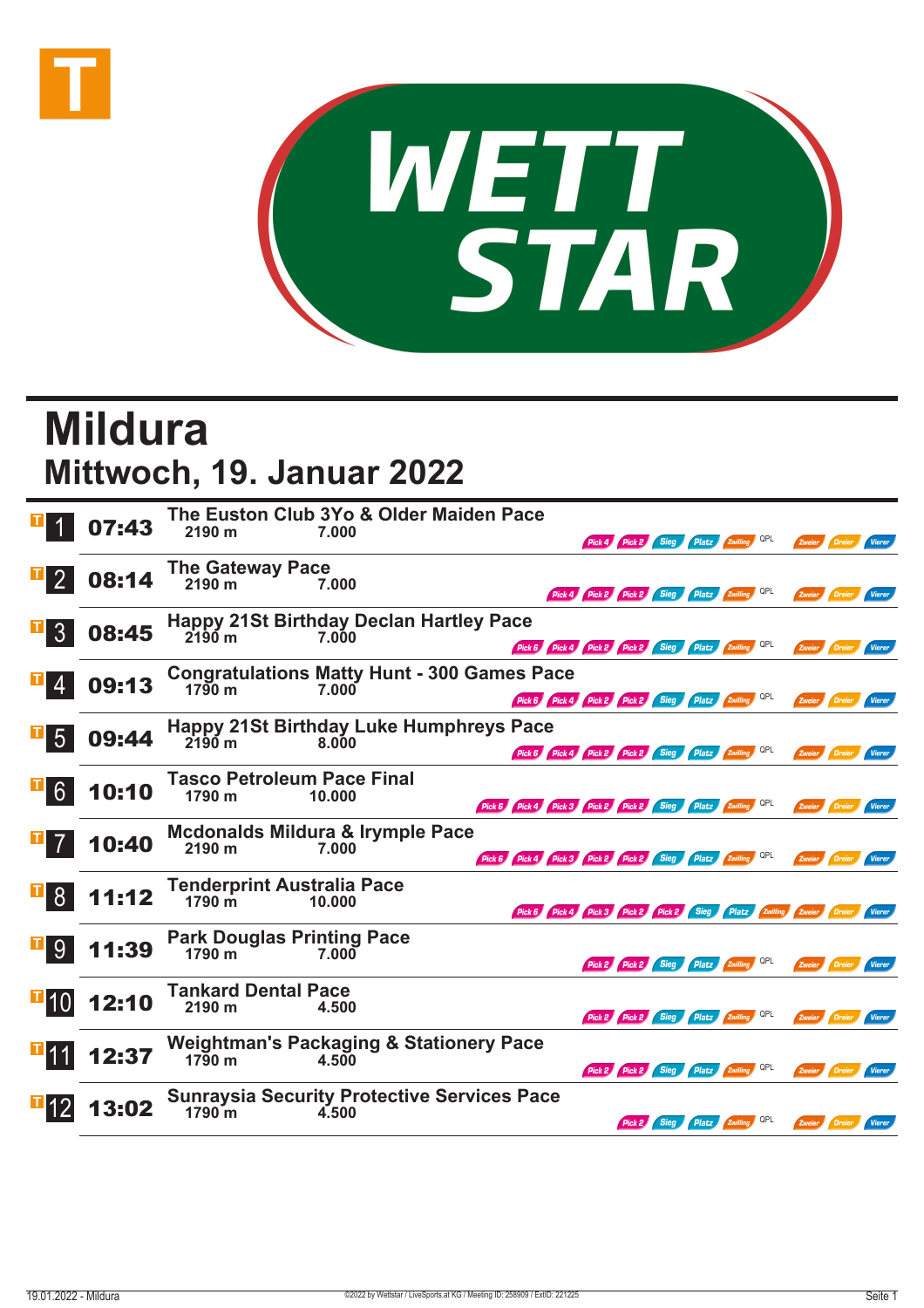| Agent Callan             |    | Fabulous Kayjay           |    | Ironbark Fella         |                 | Mota Mate             |    | Sanur Beach        |    |
|--------------------------|----|---------------------------|----|------------------------|-----------------|-----------------------|----|--------------------|----|
| Apache Wind              |    | <b>Fashion Passion</b>    |    | Kensington Maid        |                 | Mustang Max           |    | Seeking Amnesty    |    |
| Artisticbutnaughty       | 10 | <b>Fiftyshades Cresco</b> |    | Killara Juggernaut     |                 | Nationaldraft         | ጸ  | Shadow Terror      |    |
| Be A Good Scout          | 5  | Fine Artist               |    | King Solomon           |                 | Neds Beach            |    | Shelby Grace       |    |
| <b>Beach Wreck</b>       |    | Fortitudo                 |    | Lets Go Exclusive      |                 | Orama                 |    | Springfield Desire |    |
| <b>Beartastic Writer</b> |    | Giant Jackson             |    | Lieutenant Mossman     |                 | <b>Outa Control</b>   |    | Squatter Shannon   |    |
|                          |    |                           |    |                        |                 |                       |    |                    |    |
| Bella Blondie            | 10 | Glam Rock                 |    | Lilbitahenrytee        | 10 <sup>1</sup> | Overreaction          | 12 | Star Shine         |    |
| Bezzaboma                | 11 | Golden Scribe             |    | Lorne Beach            |                 | Ozzie Playboy         |    | Starvin Marvin     |    |
| <b>Billy Jack</b>        |    | Good Onya                 |    | Lovin Everyday         |                 | Pennies Following     |    | Stonebridge Star   |    |
| <b>Buyers Market</b>     |    | Goodtime Maddie           |    | Lovola Golf            |                 | <b>Pinkie Promise</b> | 10 | Stylish Gem        |    |
| Captain Confetti         | 8  | Goodtime Shady            |    | Loyola Rocknrolla      |                 | Piratesof Zanzibar    | 6  | Systamatic         | 12 |
| Caulonia Courage         |    | Grinfaron                 |    | Mac A Boy              |                 | Puopolo               |    | The Trainman       | 10 |
| <b>Chenoa Princess</b>   | 11 | Have A Crack              |    | Magic Feeling          |                 | <b>Quite Contrary</b> |    | This Is Bill       |    |
| <b>Childers Road</b>     |    | Hayden Bromac             |    | Major Zone             |                 | Rainbow Rain          |    | Thomas Heights     |    |
| Chloe Ann                |    | Headmaster                |    | <b>Mammals Destiny</b> |                 | Reddy Major           |    | Tossup             |    |
| <b>Couldnt Recommend</b> | 9  | Hes A Modern Boy          |    | Markleigh Caz          |                 | Regal Star            |    | United             |    |
| Crackerjacks Judge       |    | Hes Aflyin                | 12 | Martha Lavinia         |                 | Rhyflective           | 10 | Vieira             |    |
| Dont Tell Alice          | 8  | Heza Western              |    | Melody May             |                 | Robert Crocka         | 12 | Whereyagoinbabe    |    |
| Dontshowyouraces         | 12 | Hidden Figure             | 10 | Mini Major             | 10              | Rock In Heaven        | 12 | Winnedou           |    |
| Eddee                    | 10 | <b>Hillbilly Time</b>     | 10 | Miss Twinkle           |                 | Rockets Mate          |    | Woody Nightshade   | 12 |
| Eezee Street             | 12 | <b>Illawong Gerry</b>     |    | Mista Pumblechook      |                 | Rocking Wroxton       |    | Wotchawaitingfor   |    |
| Elizabethan Era          |    | Im Stuck Man              |    | Mods                   |                 | Rocknroll Legend      | 8  | Yoursnmine         |    |
|                          |    |                           |    |                        |                 |                       |    |                    |    |

## **WANN STARTET IHR JOCKEY / FAHRER...**

| 5.8<br>Abby Sanderson<br>1, 2, 7, 10, 11, 12<br>D J Locke<br>J G Painting<br>2.5.9<br>K M Watson<br>7.9.10.11<br><b>Mark Riselev</b><br>.10<br>1, 2, 3, 4, 5, 10<br>N A Mccallum<br>S A Smith<br>.2.7.11<br>Sam Barker | A M Ashwood<br>Andrew Stenhouse<br>E J Tormey<br>J L Kerridge<br>. Watson<br>Michelle Phillips<br>R J Moore<br>S F Jardine<br>Tavla French | 1,3,4,6<br>2,3,4,6,7,9,10,11<br>5,10,12<br>1.6.12<br>1,2,3,4,5,6,7,9,10<br>4.9.12<br>3.9.10.12<br>5,6 | A P Vozlic<br>D J D Smith<br>E L Hamblin<br>Jordan Leedham<br>M E Francis<br>N A Brown<br>Rvan Sanderson<br>S K Pascoe<br>W J Hill | 1,2,6,7,11<br>2,4,6,8<br>5,7<br>1, 2, 3, 5, 6, 7, 8, 11, 12<br>6,10,11<br>3,5,8,9,10,12<br>7.8.12<br>1,2,3,4,5,6,7,8,9,11,12 |
|------------------------------------------------------------------------------------------------------------------------------------------------------------------------------------------------------------------------|--------------------------------------------------------------------------------------------------------------------------------------------|-------------------------------------------------------------------------------------------------------|------------------------------------------------------------------------------------------------------------------------------------|------------------------------------------------------------------------------------------------------------------------------|
|------------------------------------------------------------------------------------------------------------------------------------------------------------------------------------------------------------------------|--------------------------------------------------------------------------------------------------------------------------------------------|-------------------------------------------------------------------------------------------------------|------------------------------------------------------------------------------------------------------------------------------------|------------------------------------------------------------------------------------------------------------------------------|

## **WANN STARTET IHR TRAINER...**

| A P Vozlic              | 1,2,3,5,6,7,11,12      |                   |          | A R Macdonald      | 3.10.12 | A W Coad     | 3,9         |
|-------------------------|------------------------|-------------------|----------|--------------------|---------|--------------|-------------|
| Alex Ashwood            | 1,4,5,6                | <b>B</b> I Devcic | 4,8      | Brendan Tune       |         | C J O'brien  |             |
| D A Kennedy             | 5.9                    | D A Smith         | 6.8      | D C Stevens        |         | D L Marshall |             |
| E J Sparkes             | 9.10                   | F C Cavallaro     |          | F C Mercieca       | 3,5     | F P Posgate  | 3,7,12      |
| G F Douglas             | 5,8                    | G F Living        |          | I K Watson         | 10      | J Costa      | 1,2         |
| J L Gadsden             | 1,7,12                 | J L Mcginty       | 2,10     | Jacob Kerridge     | 10      | K M Attard   | 2,3,5,7,10  |
| L Watson                | 6,7,9,10,11,12         |                   |          | Lachlan Prothero   | 1,3,4,5 | M J Bibby    |             |
| M J Francis             | 6.10.11                | M L Gadsden       |          | <b>M M Riselev</b> | 1,10    | M T Harding  |             |
| Michael Pearce          | 7.11                   | Michelle Mcginty  |          | Naomi Kerr         | 2,7,9   | P P Borrelli | 2,4         |
| <b>Phillip Westbury</b> |                        | R J Nolan         |          | R L Maguire        |         | R M Hrvhorec | 4,6         |
| Reece Moore             | 2,3,4,9,10,12 SA Smith |                   |          | S J Hardy          |         | S M O'Connor | 1, 2, 7, 11 |
| S M Osborn              | 5.7.12                 | S R Garraway      | 2,4,9,12 |                    |         |              |             |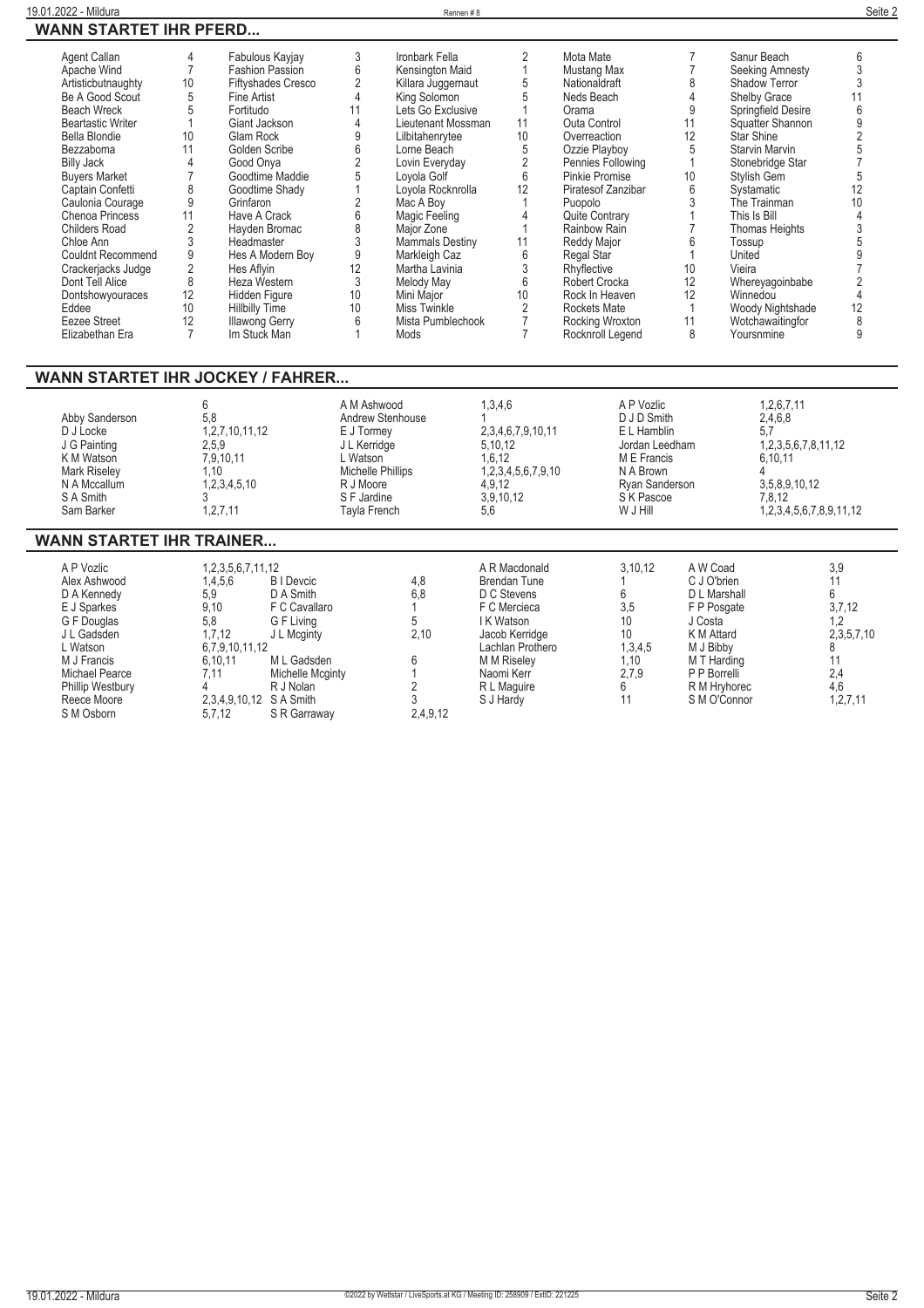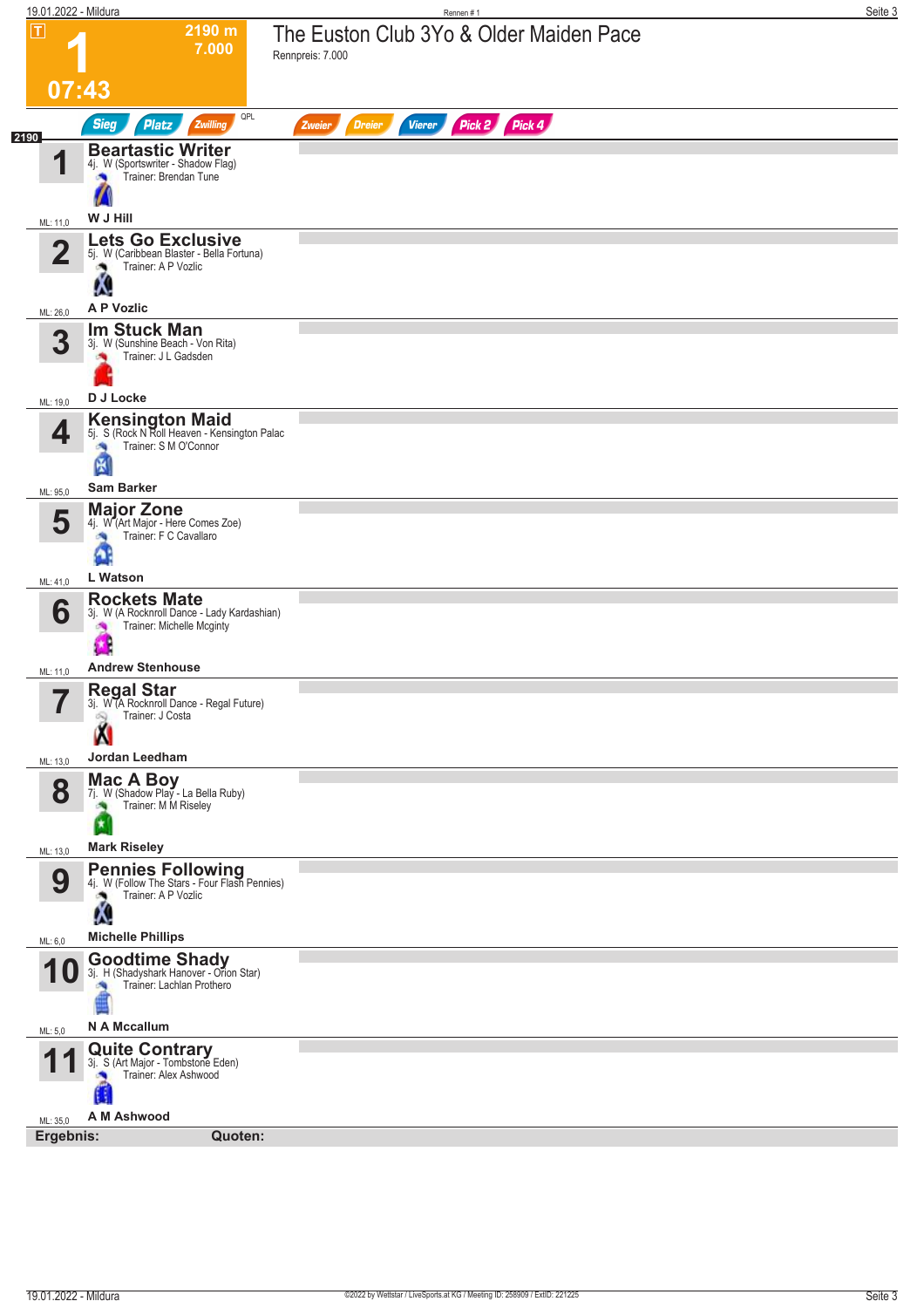| 19.01.2022 - Mildura    |                                                                                                         |                                                 | Rennen #2 |                      |  | Seite 4 |
|-------------------------|---------------------------------------------------------------------------------------------------------|-------------------------------------------------|-----------|----------------------|--|---------|
| $\boxed{\text{T}}$      | 2190 m<br>7.000                                                                                         | The Gateway Pace<br>Rennpreis: 7.000            |           |                      |  |         |
| 08:14                   |                                                                                                         |                                                 |           |                      |  |         |
| 2190                    | QPL<br><b>Sieg</b><br>Zwilling<br><b>Platz</b>                                                          | <b>Dreier</b><br><b>Vierer</b><br><b>Zweier</b> |           | Pick 2 Pick 2 Pick 4 |  |         |
| И                       | Whereyagoinbabe<br>6j. S (Changeover - Farewell Babe)<br>Trainer: Reece Moore                           |                                                 |           |                      |  |         |
| ML: 39,0                | J G Painting                                                                                            |                                                 |           |                      |  |         |
| $\overline{\mathbf{2}}$ | <b>Fiftyshades Cresco</b><br>6j. S (Jet Laag - Its Game On)<br>Trainer: A P Vozlic<br>Ø.<br>Ą.          |                                                 |           |                      |  |         |
| ML: 26,0                | A P Vozlic                                                                                              |                                                 |           |                      |  |         |
| 3                       | <b>Ironbark Fella</b><br>8j. W (Artistic Fella - Shesasign)<br>Trainer: J L Mcginty                     |                                                 |           |                      |  |         |
| ML: 41,0                | N A Mccallum                                                                                            |                                                 |           |                      |  |         |
| 4                       | <b>Grinfaron</b><br>8j. W (Grinfromeartoear - Cobargo Lucy)<br>Trainer: P P Borrelli                    |                                                 |           |                      |  |         |
| ML: 55,0                | D J D Smith                                                                                             |                                                 |           |                      |  |         |
| 5                       | <b>Good Onya</b><br>11j. W (Village Jasper - Just And Good)<br>Trainer: S M O'Connor<br>淘<br>圀          |                                                 |           |                      |  |         |
| ML: 13,0                | <b>Sam Barker</b>                                                                                       |                                                 |           |                      |  |         |
| 6                       | <b>Childers Road</b><br>7j. W (Grinfromeartoear - Chilled Sanction)<br>Trainer: K M Attard              |                                                 |           |                      |  |         |
| ML: 75,0                | <b>Michelle Phillips</b>                                                                                |                                                 |           |                      |  |         |
| 7<br>$\blacksquare$     | <b>Miss Twinkle</b><br>5j. S (Major Bronski - Twinkletoes)<br>Trainer: S R Garraway<br>J.<br>E J Tormey |                                                 |           |                      |  |         |
| ML: 75,0                |                                                                                                         |                                                 |           |                      |  |         |
| 8                       | <b>Crackerjacks Judge</b><br>7j. W (Rock N Roll Heaven - Mystic Power Lo<br>Trainer: R J Nolan          |                                                 |           |                      |  |         |
| ML: 13,0                | D J Locke                                                                                               |                                                 |           |                      |  |         |
| 9                       | <b>Star Shine</b><br>4j. S (Sunshine Beach - Divine Lady)<br>Trainer: J Costa<br>69                     |                                                 |           |                      |  |         |
| ML: 11,0                | Jordan Leedham                                                                                          |                                                 |           |                      |  |         |
| 10                      | Lovin Everyday<br>7j. S (Armbro Operative - The Buxom Bay)<br>Trainer: Naomi Kerr<br>a.                 |                                                 |           |                      |  |         |
| ML: 5,0                 | W J Hill                                                                                                |                                                 |           |                      |  |         |
| Ergebnis:               | Quoten:                                                                                                 |                                                 |           |                      |  |         |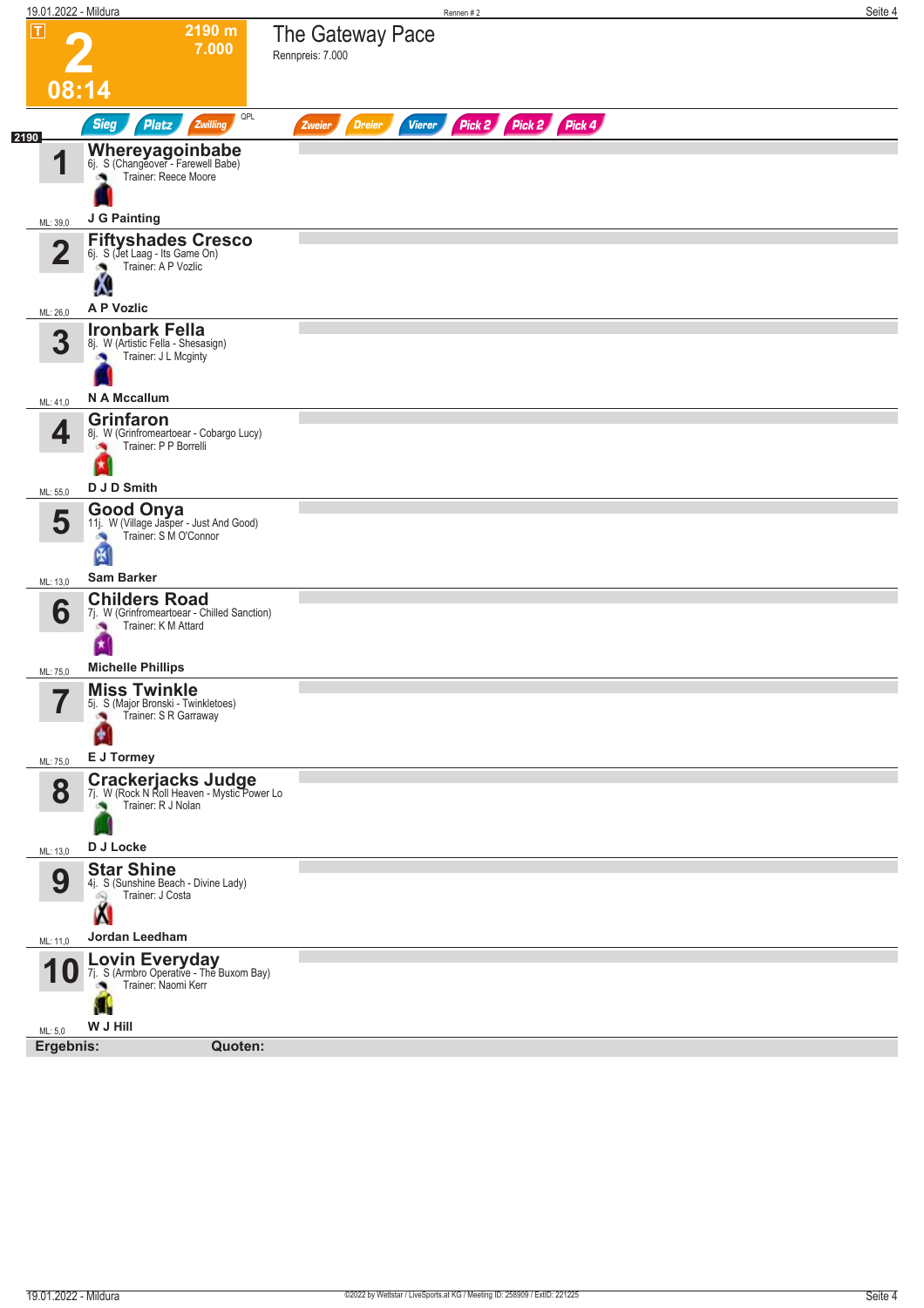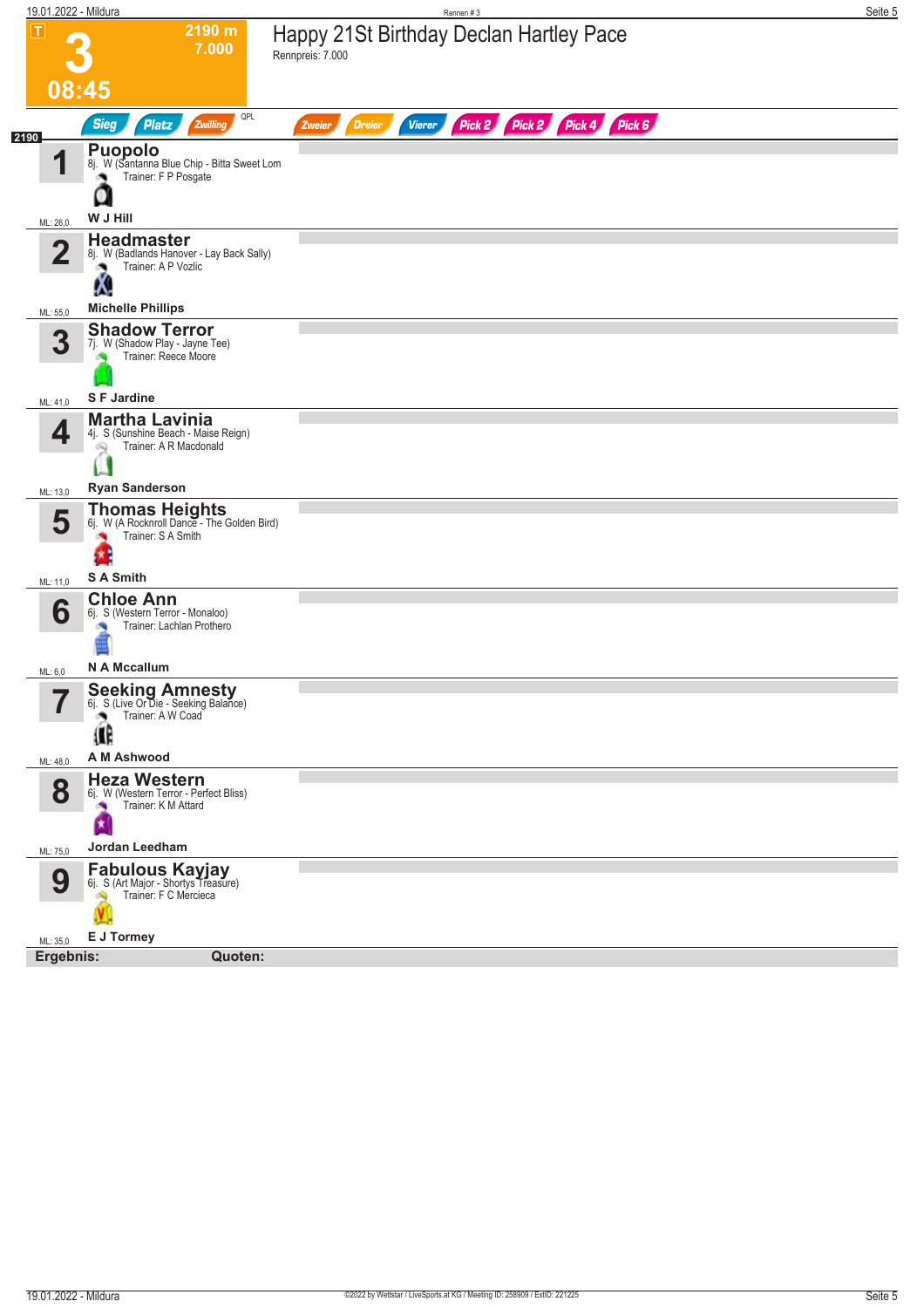| 19.01.2022 - Mildura                                                                |                                                                                  | Rennen#4                                                               | Seite 6 |
|-------------------------------------------------------------------------------------|----------------------------------------------------------------------------------|------------------------------------------------------------------------|---------|
| П<br>09:13                                                                          | 1790 m<br>7.000                                                                  | <b>Congratulations Matty Hunt - 300 Games Pace</b><br>Rennpreis: 7.000 |         |
| <b>Sieg</b>                                                                         | QPL<br><b>Platz</b><br>Zwilling                                                  | Pick 2 Pick 2 Pick 4 Pick 6<br>Vierer<br>Zweier<br><b>Dreier</b>       |         |
| 1790<br>И                                                                           | Magic Feeling<br>3j. H (Always B Miki - Feel The Magic)<br>Trainer: Alex Ashwood |                                                                        |         |
| A M Ashwood<br>ML: 225,0                                                            |                                                                                  |                                                                        |         |
| <b>Agent Callan</b><br>$\overline{2}$                                               | 4j. W (Village Jolt - Real Dreamz)<br>Trainer: S R Garraway                      |                                                                        |         |
| E J Tormey<br>ML: 5,0                                                               |                                                                                  |                                                                        |         |
| <b>This Is Bill</b><br>3<br>$\sim$<br>۴                                             | 6j. H (Shadow Play - Bella Enobrac)<br>Trainer: R M Hryhorec                     |                                                                        |         |
| <b>Michelle Phillips</b><br>ML: 55,0                                                |                                                                                  |                                                                        |         |
| <b>Fine Artist</b><br>4<br>7j. W (Art Official - Finest)<br>D J D Smith<br>ML: 10,0 | Trainer: P P Borrelli                                                            |                                                                        |         |
| <b>Neds Beach</b><br>5                                                              | 6j. W (Somebeachsomewhere - Winter Rose)<br>Trainer: Reece Moore                 |                                                                        |         |
| R J Moore<br>ML: 41,0                                                               |                                                                                  |                                                                        |         |
| <b>Billy Jack</b><br>6                                                              | 3j. W (Major In Art - Jilliby Jamila)<br>Trainer: Lachlan Prothero               |                                                                        |         |
| N A Mccallum<br>ML: 6,0                                                             |                                                                                  |                                                                        |         |
| <b>Giant Jackson</b><br>$\overline{\phantom{a}}$<br>ı                               | (J. W (Four Starzzz Shark - Seductress)<br>Trainer: Phillip Westbury             |                                                                        |         |
| N A Brown<br>ML: 26,0                                                               |                                                                                  |                                                                        |         |
| Winnedou<br>8                                                                       | 5j. W (Grinfromeartoear - Jimbaran Bay)<br>Trainer: B I Devcic                   |                                                                        |         |
| W J Hill<br>ML: 19,0                                                                |                                                                                  |                                                                        |         |
| Ergebnis:                                                                           | Quoten:                                                                          |                                                                        |         |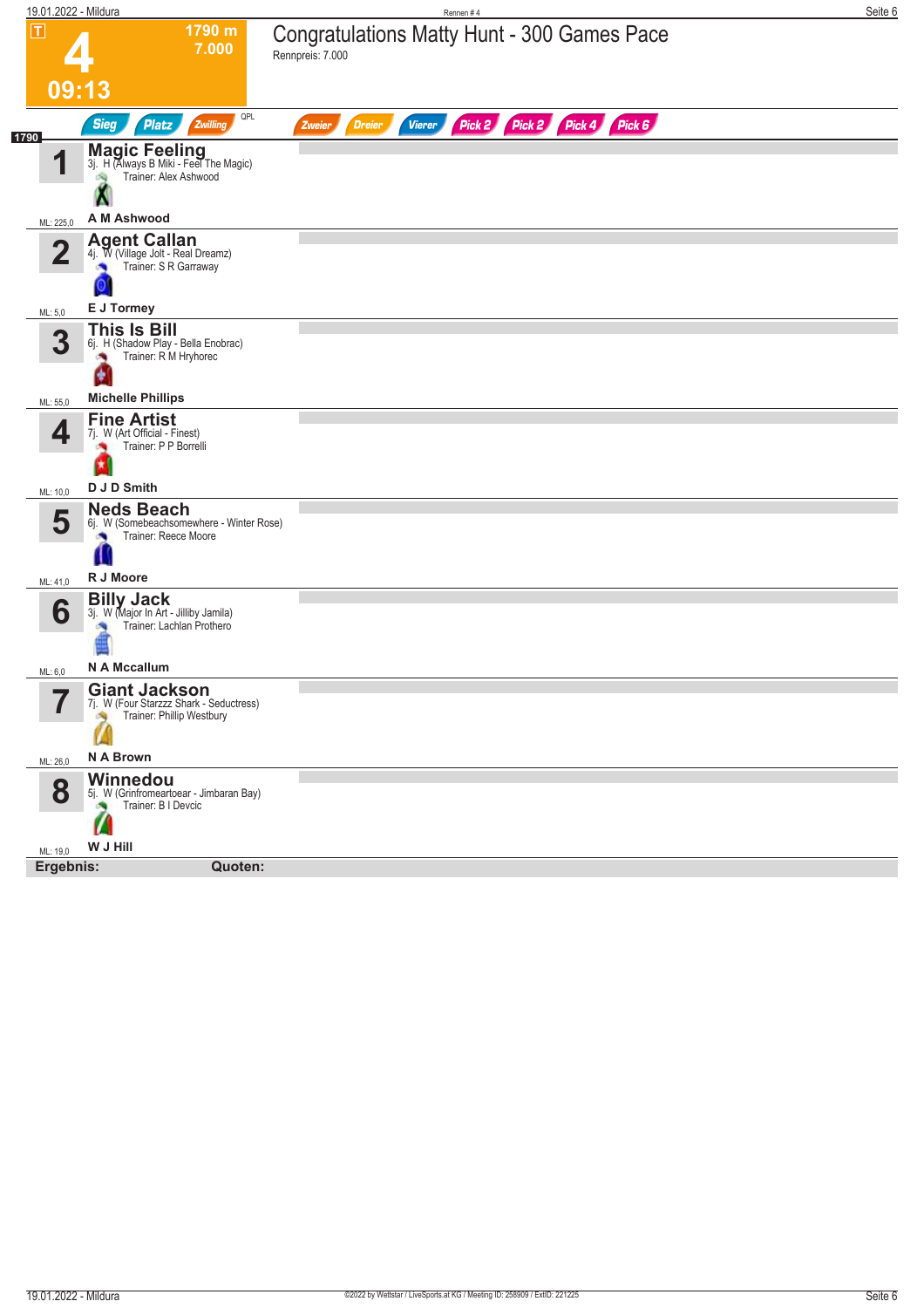| $\boxed{\text{T}}$<br>2190 m<br>Happy 21St Birthday Luke Humphreys Pace<br>8.000<br>Rennpreis: 8.000                              | Seite 7 |
|-----------------------------------------------------------------------------------------------------------------------------------|---------|
|                                                                                                                                   |         |
| 09:44                                                                                                                             |         |
| QPL<br>Pick 2 Pick 2 Pick 4 Pick 6<br><b>Sieg</b><br>Zwilling<br><b>Platz</b><br><b>Dreier</b><br><b>Vierer</b><br>Zweier<br>2190 |         |
| <b>Killara Juggernaut</b><br>4j. W (Artspeak - Killara Lightning)<br>И<br>Trainer: D A Kennedy<br>淘                               |         |
| J G Painting<br>ML: 44,0                                                                                                          |         |
| <b>Be A Good Scout</b><br>$\mathbf 2$<br>6j. W (Bgs Folly - Take Five Stella)<br>Trainer: F C Mercieca                            |         |
| W J Hill<br>ML: 11,0                                                                                                              |         |
| <b>Starvin Marvin</b><br>3<br>4j. W (Sportswriter - Hayley Brogden)<br>Trainer: G F Douglas                                       |         |
| <b>Abby Sanderson</b><br>ML: 4,0                                                                                                  |         |
| <b>Beach Wreck</b><br>4<br>7j. W (Somebeachsomewhere - Golden Slipp<br>Trainer: Alex Ashwood                                      |         |
| <b>Tayla French</b><br>ML: 11,0                                                                                                   |         |
| <b>Stylish Gem</b><br>5<br>6j. S (Art Major - Stylish Jasper)<br>Trainer: G F Living<br>œ,                                        |         |
| E L Hamblin<br>ML: 19,0                                                                                                           |         |
| <b>Goodtime Maddie</b><br>6<br>4j. S (Sportswriter - Married To The Mob)<br>Trainer: Lachlan Prothero                             |         |
| N A Mccallum<br>ML: 16,0                                                                                                          |         |
| <b>Lorne Beach</b><br>7<br>10j. W (Somebeachsomewhere - Lorna Kelly)<br>П<br>Trainer: S M Osborn                                  |         |
| J L Kerridge<br>ML: 91,0                                                                                                          |         |
| <b>Ozzie Playboy</b><br>4j. W (Pet Rock - Smooth Felicity)<br>8<br>Trainer: G F Douglas<br>Q<br>A                                 |         |
| <b>Ryan Sanderson</b><br>ML: 29,0                                                                                                 |         |
| King Solomon<br>8j. W (Bettor's Delight - Galleons Respect)<br>9<br>Trainer: A P Vozlic<br>Λ.                                     |         |
| <b>Michelle Phillips</b><br>ML: 26,0                                                                                              |         |
| Tossup<br>8j. W (Grinfromeartoear - Illawong Lizzie)<br>Trainer: K M Attard                                                       |         |
| Jordan Leedham<br>ML: 41,0                                                                                                        |         |
| Ergebnis:<br>Quoten:                                                                                                              |         |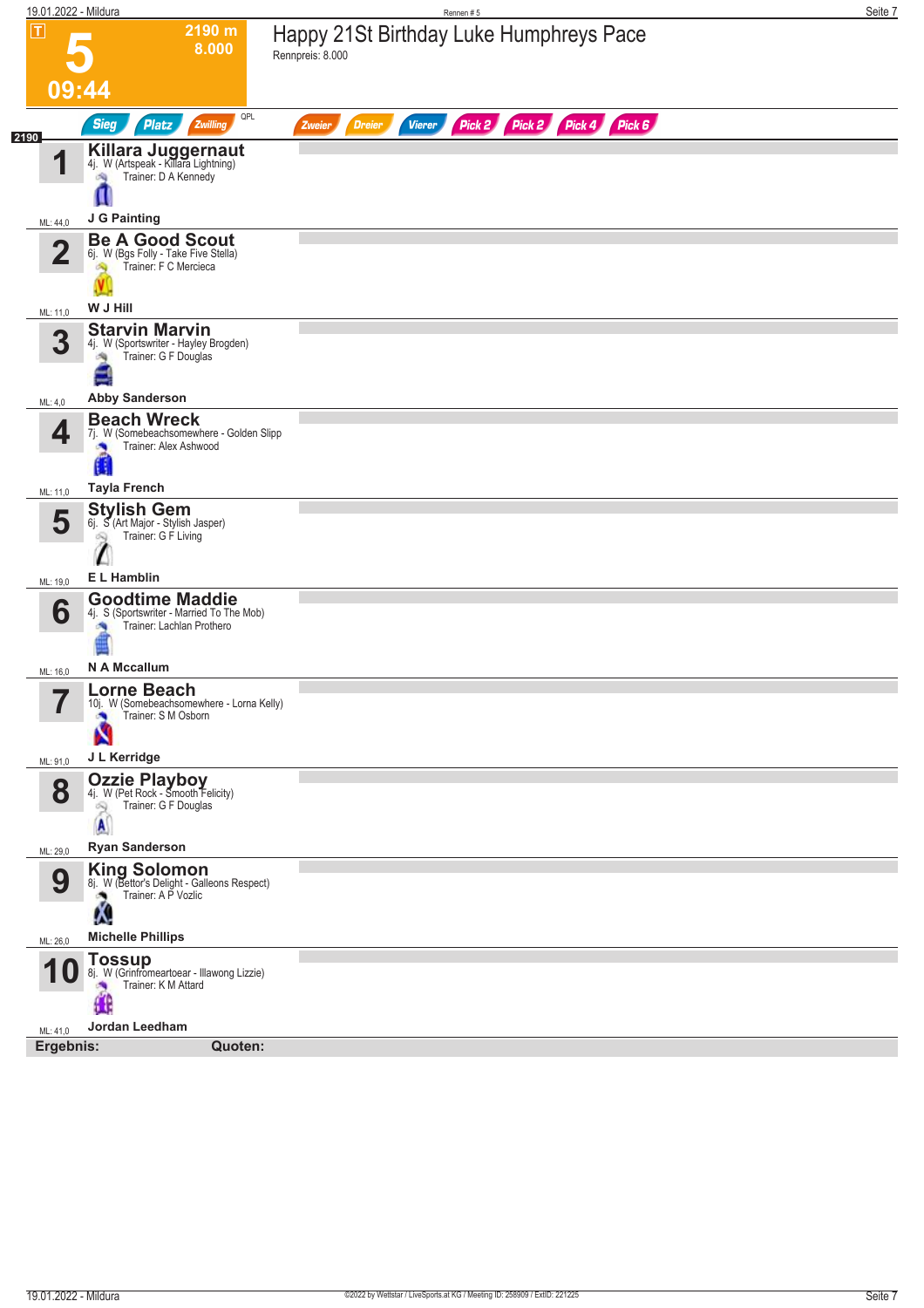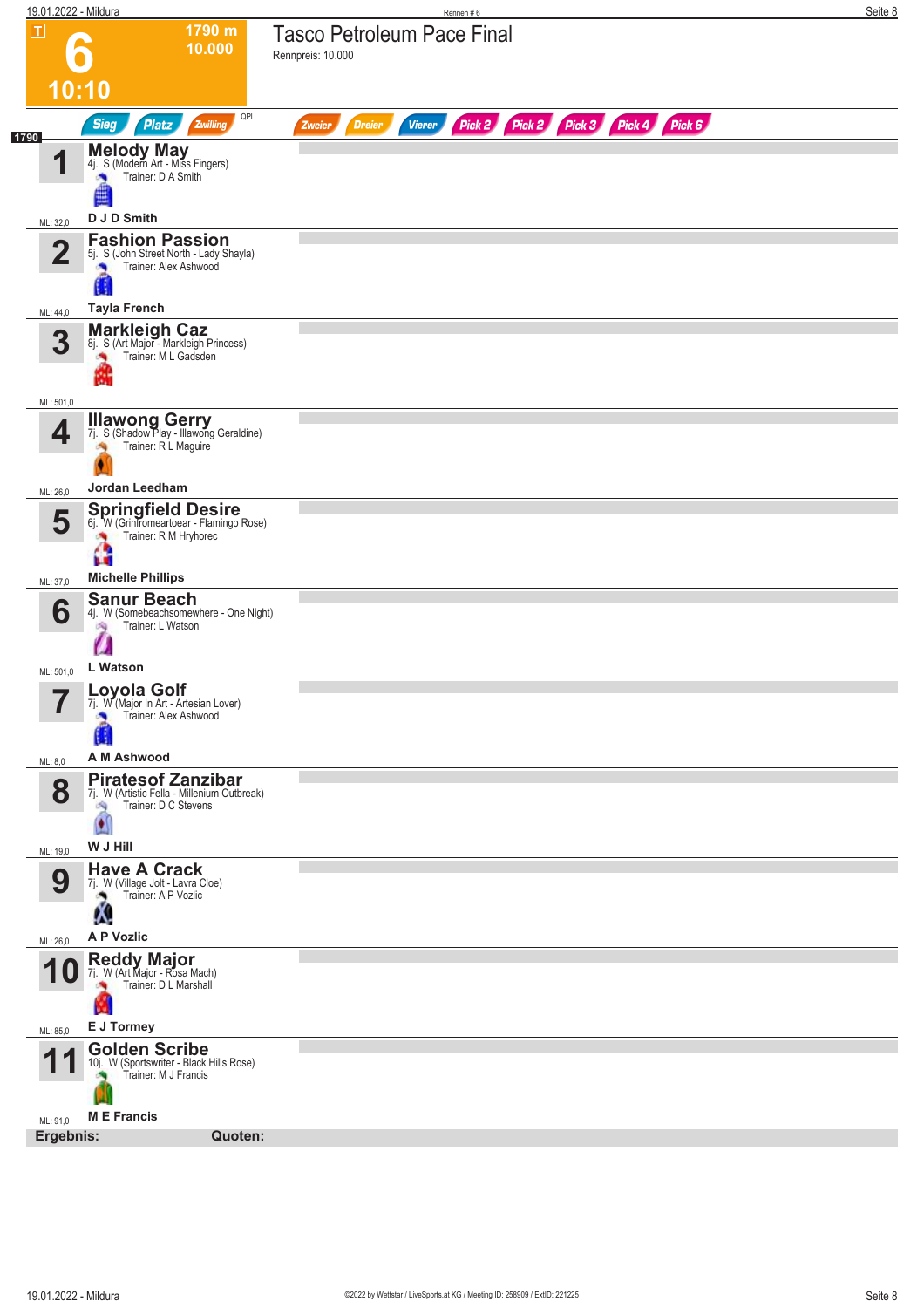| 19.01.2022 - Mildura          |                                                                                                           | Rennen #7                                                                                | Seite 9 |
|-------------------------------|-----------------------------------------------------------------------------------------------------------|------------------------------------------------------------------------------------------|---------|
| П                             | 2190 m<br>7.000                                                                                           | Mcdonalds Mildura & Irymple Pace<br>Rennpreis: 7.000                                     |         |
| 10:40                         |                                                                                                           |                                                                                          |         |
| 2190                          | QPL<br><b>Sieg</b><br><b>Platz</b><br>Zwilling                                                            | Pick 2 Pick 3 Pick 4 Pick 6<br>Pick 2<br><b>Dreier</b><br><b>Vierer</b><br><b>Zweier</b> |         |
| И                             | <b>Mista Pumblechook</b><br>8j. W (Village Jasper - Nora Barnacle)<br>Trainer: Naomi Kerr<br>a,           |                                                                                          |         |
| ML: 13,0                      | W J Hill                                                                                                  |                                                                                          |         |
| $\mathbf 2$                   | <b>Mods</b><br>5j. (Modern Art - Blackjack Lady)<br>Trainer: A P Vozlic                                   |                                                                                          |         |
| ML: 65,0                      | <b>A P Vozlic</b>                                                                                         |                                                                                          |         |
| 3                             | <b>Elizabethan Era</b><br>7j. S (Modern Art - You Little Ripper)<br>Trainer: S M Osborn<br><b>CO</b><br>N |                                                                                          |         |
| ML: 41,0                      | E L Hamblin                                                                                               |                                                                                          |         |
| 4                             | <b>Vieira</b><br>9j. W (Grinfromeartoear - Allamerican Babe)<br>Trainer: F P Posgate                      |                                                                                          |         |
| ML: 11,0                      | <b>SK Pascoe</b>                                                                                          |                                                                                          |         |
| 5                             | <b>Mustang Max</b><br>5j. W (Village Jolt - Highview Hanover)<br>Trainer: J L Gadsden                     |                                                                                          |         |
| ML: 11,0                      | D J Locke                                                                                                 |                                                                                          |         |
| 6                             | Stonebridge Star<br>8j. W (Stonebridge Regal - Be All Dillinger)<br>Trainer: L Watson<br>d.               |                                                                                          |         |
| ML: 13,0                      | <b>K M Watson</b>                                                                                         |                                                                                          |         |
| $\overline{\phantom{a}}$<br>″ | <b>Buyers Market</b><br>6j. W <sup>7</sup> Somebeachsomewhere - Dance Of Life<br>Trainer: K M Attard      |                                                                                          |         |
| ML: 5,0                       | E J Tormey                                                                                                |                                                                                          |         |
| 8                             | <b>Apache Wind</b><br>7j. W (Four Starzzz Shark - Kamwood Elsie)<br>Trainer: K M Attard<br>×<br>×         |                                                                                          |         |
| ML: 44,0                      | <b>Michelle Phillips</b>                                                                                  |                                                                                          |         |
| 9                             | <b>Rainbow Rain</b><br>9j. W (Armbro Operative - Amber Rain)<br>Trainer: S M O'Connor<br>图                |                                                                                          |         |
| ML: 5,0                       | <b>Sam Barker</b>                                                                                         |                                                                                          |         |
| U                             | <b>Mota Mate</b><br>6j. W (Bettor's Delight - Gemfire)<br>Trainer: Michael Pearce                         |                                                                                          |         |
| ML: 13,0                      | Jordan Leedham                                                                                            |                                                                                          |         |
| Ergebnis:                     | Quoten:                                                                                                   |                                                                                          |         |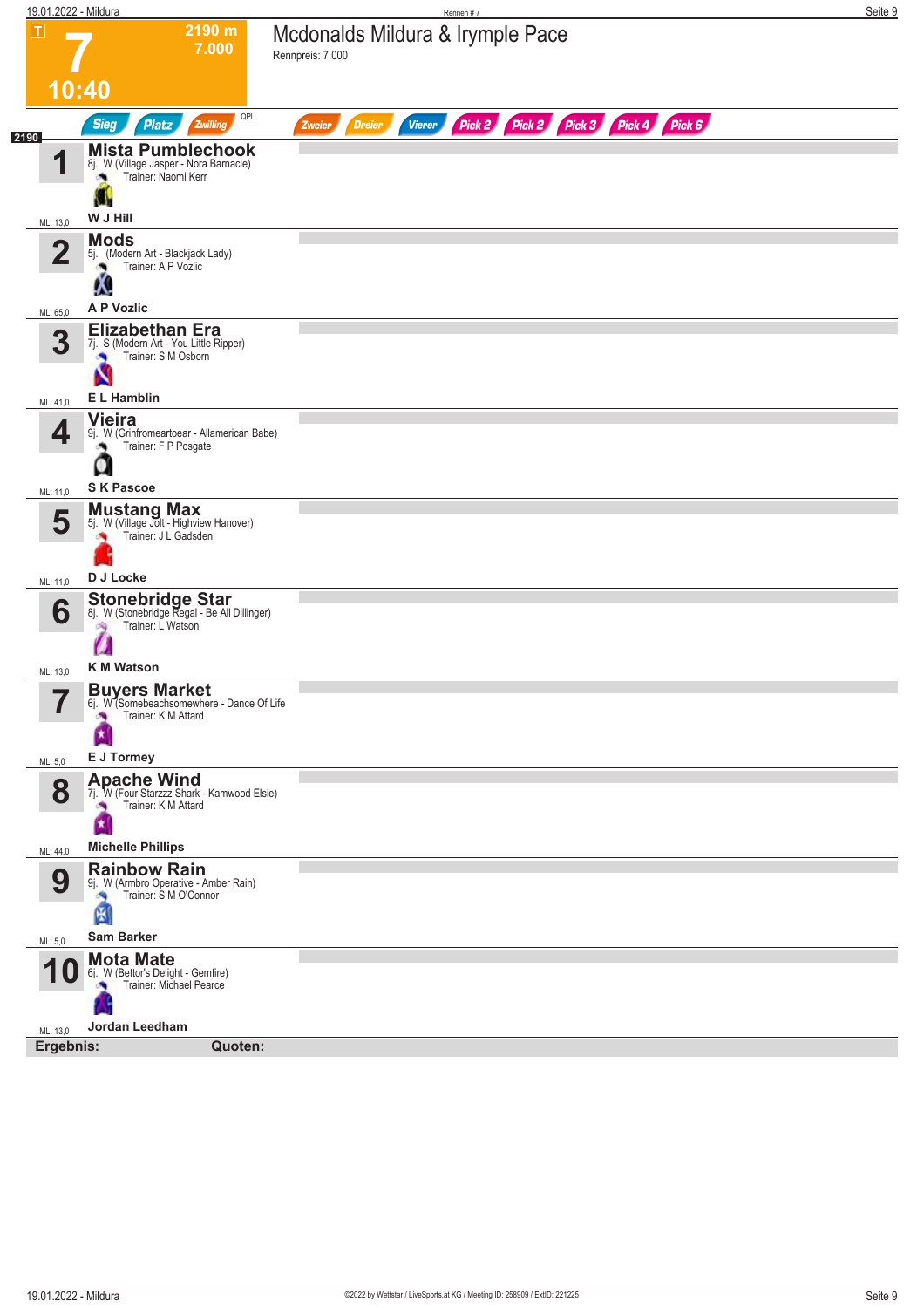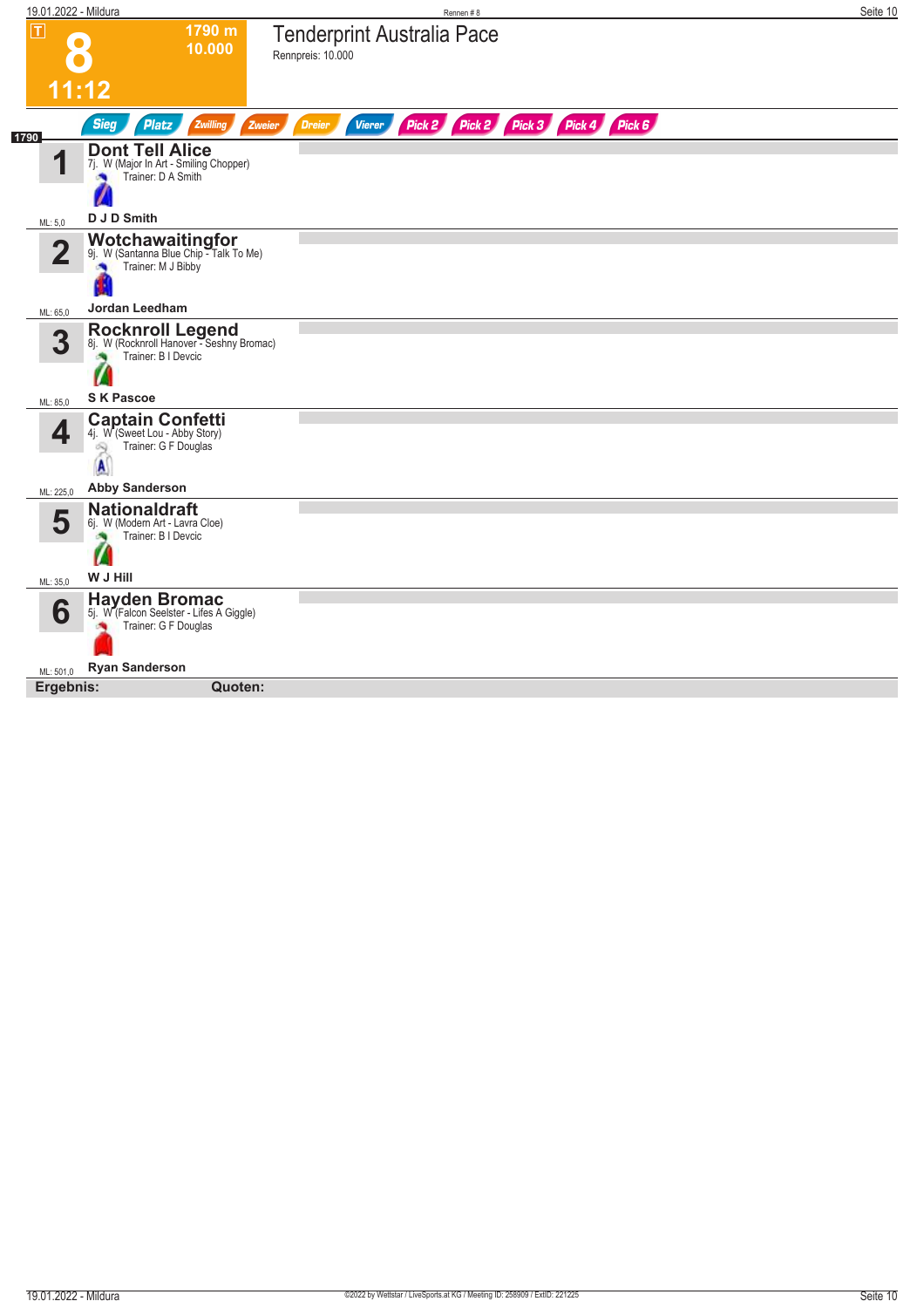| 19.01.2022 - Mildura                |                                                                                                      | Rennen#9                                                  | Seite 11 |
|-------------------------------------|------------------------------------------------------------------------------------------------------|-----------------------------------------------------------|----------|
| $ \mathsf{T} $                      | 1790 m<br>7.000                                                                                      | <b>Park Douglas Printing Pace</b><br>Rennpreis: 7.000     |          |
|                                     | 11:39                                                                                                |                                                           |          |
| 1790                                | QPL<br><b>Sieg</b><br><b>Platz</b><br>Zwilling                                                       | Pick 2 Pick 2<br><b>Vierer</b><br><b>Dreier</b><br>Zweier |          |
| И                                   | <b>Squatter Shannon</b><br>6j. W (Miles Mccool - Matilda Shannon)<br>Trainer: A W Coad<br>۸          |                                                           |          |
|                                     | Œ<br><b>Ryan Sanderson</b>                                                                           |                                                           |          |
| ML: 41,0<br>$\overline{\mathbf{2}}$ | Hes A Modern Boy<br>6j. W (Modern Art - Washingtonsfirstlady)<br>Trainer: E J Sparkes                |                                                           |          |
| ML: 85,0                            | <b>Michelle Phillips</b>                                                                             |                                                           |          |
| 3                                   | <b>Glam Rock</b><br>9j. W (Mister Big - Love The Red)<br>Trainer: S R Garraway                       |                                                           |          |
| ML: 8,0                             | E J Tormey                                                                                           |                                                           |          |
| 4                                   | Orama<br>5j. S (Somebeachsomewhere - Secret Desire)<br>Trainer: S R Garraway<br>×                    |                                                           |          |
| ML: 26,0                            | <b>SF Jardine</b>                                                                                    |                                                           |          |
| 5                                   | <b>United</b><br>4j. H (Union Guy - Lite Energy)<br>Trainer: Naomi Kerr<br>W J Hill                  |                                                           |          |
| ML: 7,0                             |                                                                                                      |                                                           |          |
| 6                                   | Yoursnmine<br>6j. W (Blissfull Hall - Dancinwithjodi)<br>Trainer: Reece Moore<br>淘<br>W<br>R J Moore |                                                           |          |
| ML: 91,0                            | <b>Couldnt Recommend</b>                                                                             |                                                           |          |
| $\rightarrow$                       | 3j. S (Modern Art - Recommended)<br>Trainer: D A Kennedy<br>淘<br>п<br>J G Painting                   |                                                           |          |
| ML: 215,0                           |                                                                                                      |                                                           |          |
| 8                                   | <b>Caulonia Courage</b><br>4j. W (Courage Under Fire - Caulonia Babe)<br>Trainer: L Watson           |                                                           |          |
| ML: 35,0                            | <b>K M Watson</b>                                                                                    |                                                           |          |
| Ergebnis:                           | Quoten:                                                                                              |                                                           |          |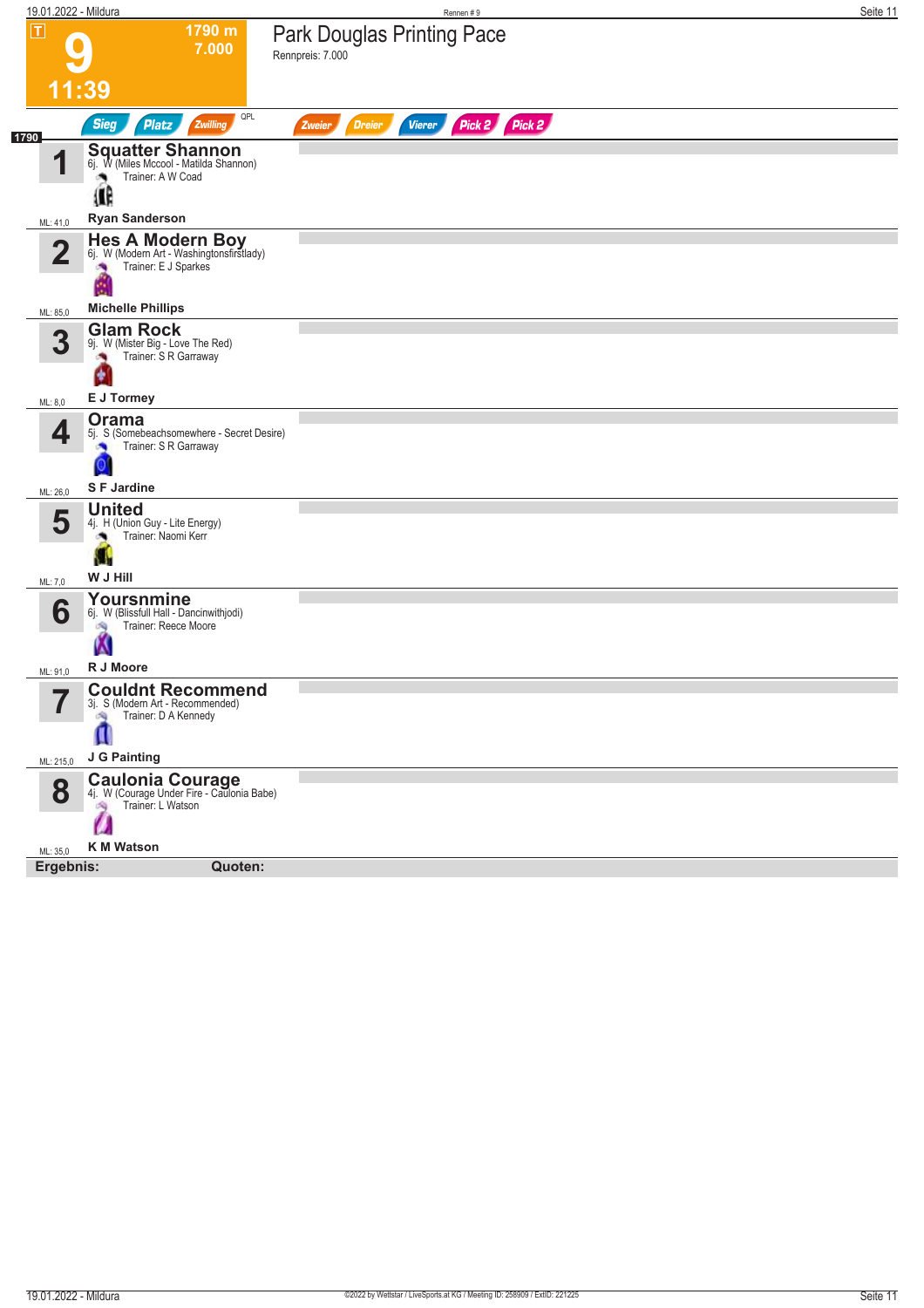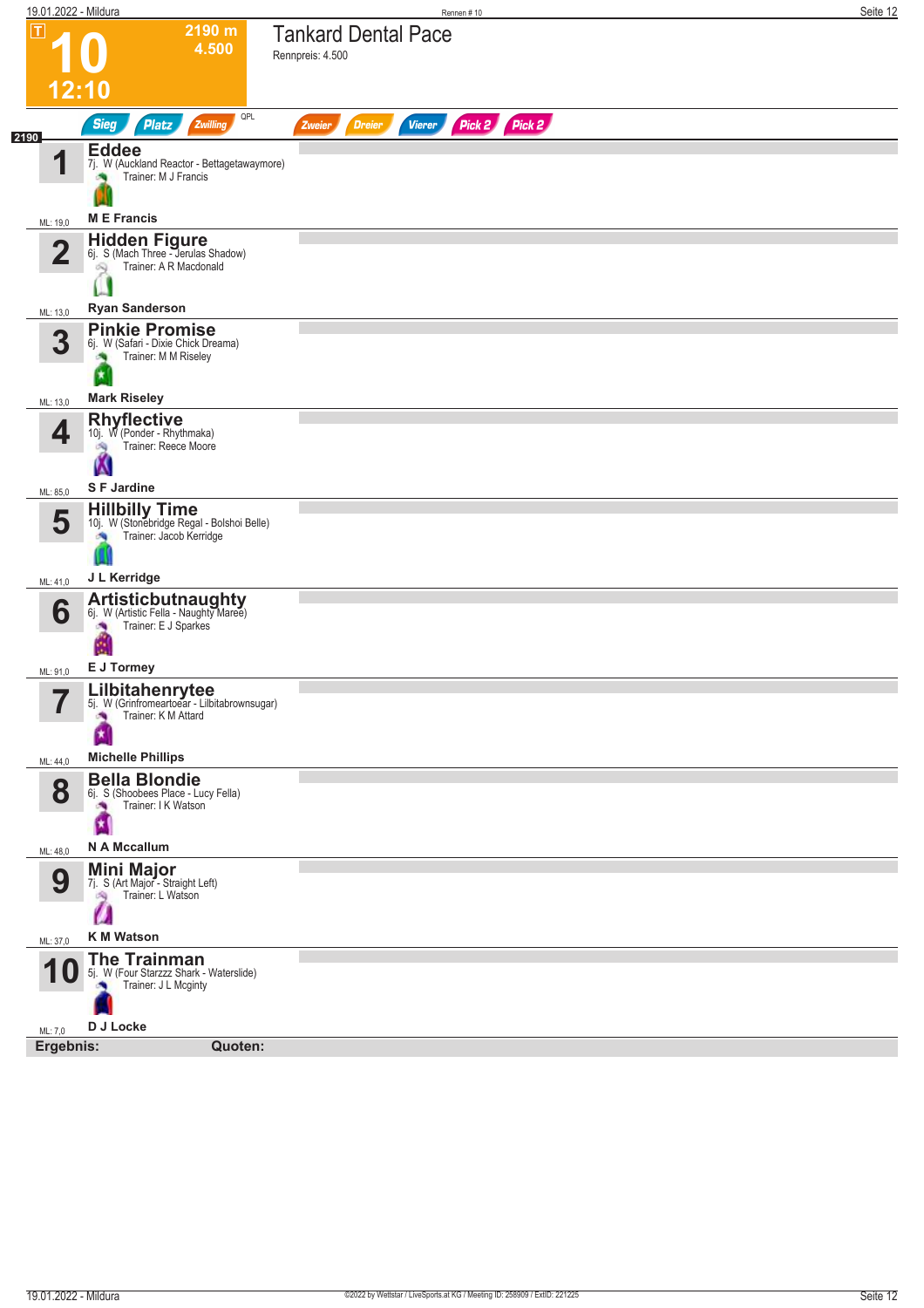| 19.01.2022 - Mildura |                                                                                                                   | Rennen #11                                                  | Seite 13 |
|----------------------|-------------------------------------------------------------------------------------------------------------------|-------------------------------------------------------------|----------|
| ΙΤ<br>12:37          | 1790 m<br>4.500                                                                                                   | Weightman's Packaging & Stationery Pace<br>Rennpreis: 4.500 |          |
|                      | QPL<br><b>Sieg</b><br><b>Platz</b><br>Zwilling                                                                    | Pick 2 Pick 2<br><b>Vierer</b><br><b>Dreier</b><br>Zweier   |          |
| 1790<br>1            | <b>Rocking Wroxton</b><br>6j. W (A Rocknroll Dance - Party Time Girl)<br>Trainer: C J O'brien<br><b>Sep</b><br>Ħ  |                                                             |          |
| ML: 11,0             | E J Tormey                                                                                                        |                                                             |          |
| $\overline{2}$       | <b>Shelby Grace</b><br>4j. S (Betterthancheddar - Miss Marg Shanno<br>Trainer: M T Harding<br>Ą                   |                                                             |          |
| ML: 75,0             | W J Hill                                                                                                          |                                                             |          |
| 3                    | <b>Lieutenant Mossman</b><br>7j. W (Mcardle - Mossdale Gabby)<br>Trainer: S M O'Connor<br>囹                       |                                                             |          |
| ML: 7,0              | Sam Barker                                                                                                        |                                                             |          |
| 4<br>ML: 5,0         | <b>Mammals Destiny</b><br>7j. S (Western Terror - Mammals Mate)<br>Trainer: S J Hardy<br>Q<br>W<br>D J Locke      |                                                             |          |
| 5                    | <b>Chenoa Princess</b><br>6j. S (Alta Christiano - Dreamy Josephine)<br>Trainer: Michael Pearce<br>Jordan Leedham |                                                             |          |
| ML: 6,0              | <b>Outa Control</b>                                                                                               |                                                             |          |
| 6<br>ML: 16,0        | 7j. W (Rock N Roll Heaven - Top Flite Lombo)<br>Trainer: M J Francis<br><b>ME</b> Francis                         |                                                             |          |
| 57<br>I              | <b>Bezzaboma</b><br>8j. W (Mr Feelgood - Loopy Lulu)<br>Trainer: A P Vozlic<br>Ą.                                 |                                                             |          |
| ML: 35,0             | A P Vozlic                                                                                                        |                                                             |          |
| 8                    | <b>Fortitudo</b><br>9j. W (Courage Under Fire - Art Nouveau)<br>Trainer: L Watson<br>沟<br>Ø                       |                                                             |          |
| ML: 8,0              | <b>K M Watson</b>                                                                                                 |                                                             |          |
| Ergebnis:            | Quoten:                                                                                                           |                                                             |          |